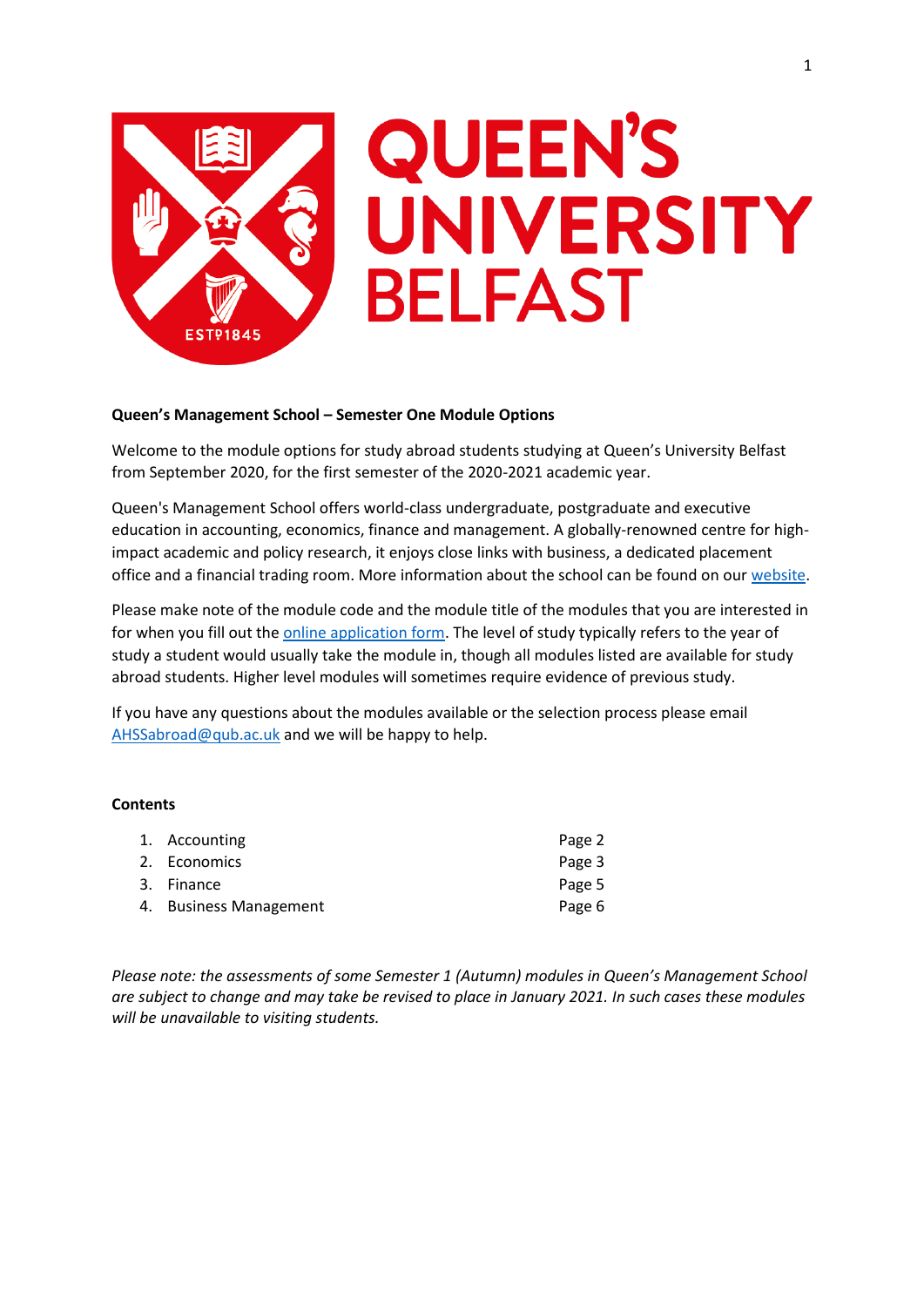# **Accounting**

# **Accounting**

## *ACC1002 – Level 1*

Use of accounting information in business: the balance sheet, income statement and cash flow statement, and introduction to ratio analysis; introduction to: costing, accounting for overheads, budgeting, variance analysis and contribution analysis.

# **Accounting Practice**

## *ACC2011 – Level 2 – Students may need to show evidence of previous study.*

In the context of a rapidly changing business environment, this module aims to provide students with an understanding of some of the key concepts and skills required of the professional accountant working in practice, industry or not-for-profit environments together with the opportunity to apply those concepts and skills. The module covers ethics (personal, professional and organisational), technological advancements and innovation including data analytics and topical issues in the business world. The module links subject understanding to employability, ensuring students are adequately prepared to take advantage of graduate opportunities at the point they're advertised, providing skills to assist in CV writing, interviews and professional interactions.

# **Issues in not-for-profit and Public Sector Accounting**

*ACC3014 – Level 3 – Students may need to show evidence of previous study.*  The module begins with an overview of the private, public and not-for-profit sectors in order to provide a basis for better understanding each of the topics covered. After examining issues associated with accounting in central government, charity accounting and reporting is addressed. Then, funding, auditing and accountability in the public sector are reviewed. Other areas considered include social housing, the contracting out of public services, social enterprise and performance measurement and reporting in not-for-profit and public sector organisations.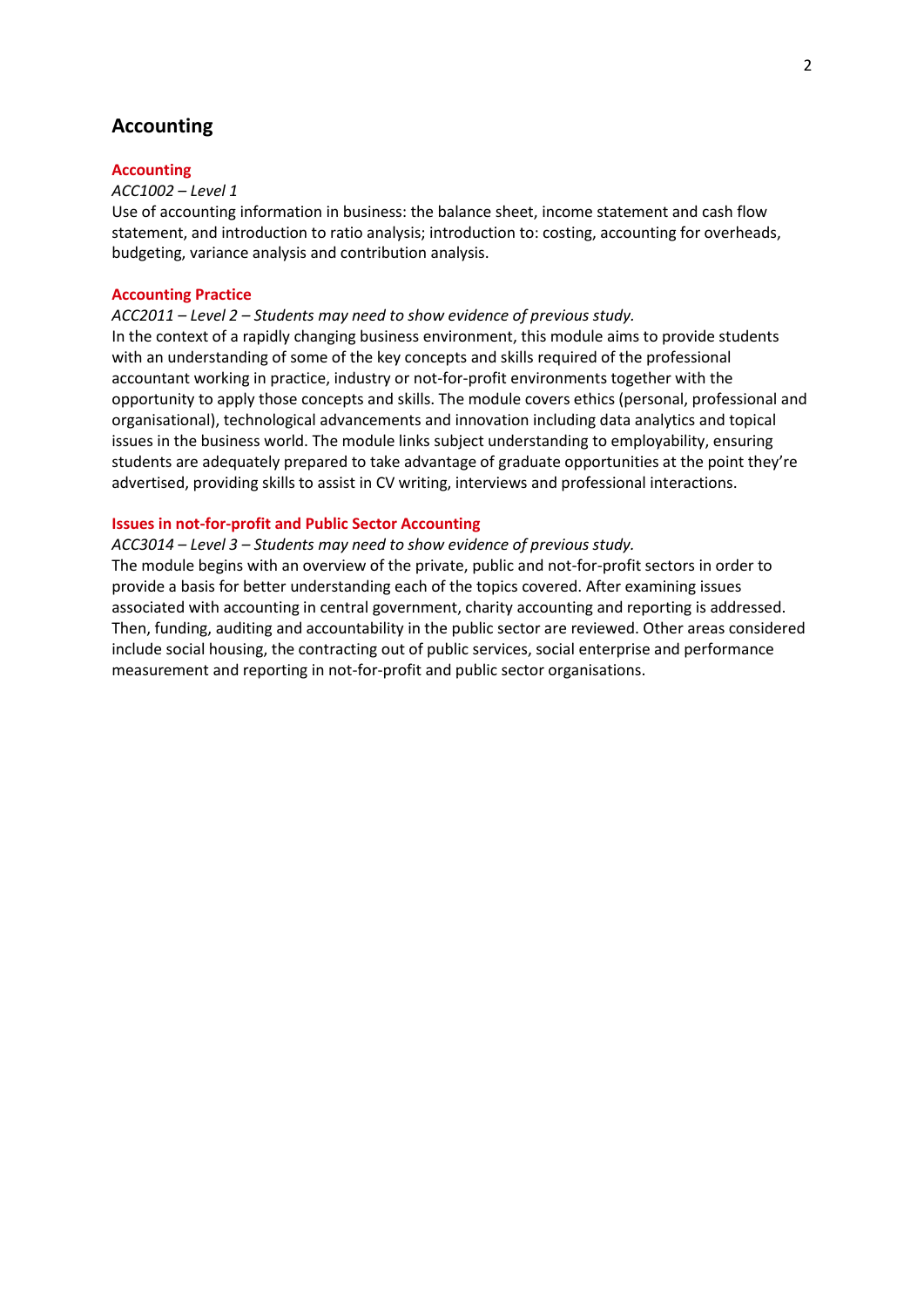# **Economics**

## **Mathematics for Economists**

## *ECO1004 – Level 1 – Cannot be taken with FIN1002.*

This course builds on the Mathematics taught at GCSE level or an equivalent level. It begins with a revision of basic algebraic methods. These ideas are then further developed to cover more advanced mathematical concepts including linear and non-linear functions; matrix algebra; single variable calculus and calculus of several variables. The course is taught paying particular attention to the solving of economic problems.

## **Economic Growth**

## *ECO2001 – Level 2 – Students may need to show evidence of previous study.*

Economic growth is concerned with the identification of determinants of economic development, both across time and regions. Theoretical concepts and data commonly used in the field of economic growth will be introduced, discussed and applied. Aspects covered include factor accumulation (i.e., physical and human capital, population), productivity and fundamentals (such as government, culture, geography etc.) These concepts will be used to develop an understanding of why some regions are richer than others.

## **Game Theory**

## *ECO2011 – Level 2 – Students may need to show evidence of previous study.*

This module aims to give students a working knowledge of terminology, methodology and applications of basic contemporary game theory. Students should leave the course with a clear understanding of the game theoretical concepts and their application to the study of a variety of economic problems in finance, economics and business.

## **Data Analysis and Optimisation**

# *ECO2023 – Level 2 – Students may need to show evidence of previous study.*

This level-2 module introduces a selection of introductory methods used to analyse data used in business and economics, such as regression analysis, optimization and project management. Statistical software (Stata and Excel) will be used in tutorials to illustrate concepts presented in lectures. Students are expected to use the knowledge gained in lectures and tutorials to perform their own data analysis project as part of a team. This module remains accessible to students without a strong statistical background, as long as they are open to learning how to read and interpret basic statistics. Tutorials, group presentations and group projects in addition to traditional lectures are essential parts of this module as it focuses on practice and applications of quantitative methods used in business. Upon completion, successful students are expected to understand and use these methods and to improve their skills concerning problem solving, verbal and written presentation, computer utilization, and working as a group.

## **Micro-economics of Markets**

# *ECO2024 – Level 2 – Students may need to show evidence of previous study.*

Microeconomics serves to make students familiar with microeconomic thinking, terminology and methodology. The module provides a rigorous treatment of some of the basic tools of economic modelling and reasoning, mainly decision and market theoretical tools. Microeconomic theory as a discipline begins by considering the behaviour of individual agents and builds from this foundation to a theory of aggregate economic outcomes. This module follows this outline and it consists of three parts. Part I covers individual decision-making. Part II initiates the investigation of market equilibria. It then explores the possibilities of market failures in the presence of externalities, market power, and asymmetric information. Part III extends the study of competitive markets to the general equilibrium context.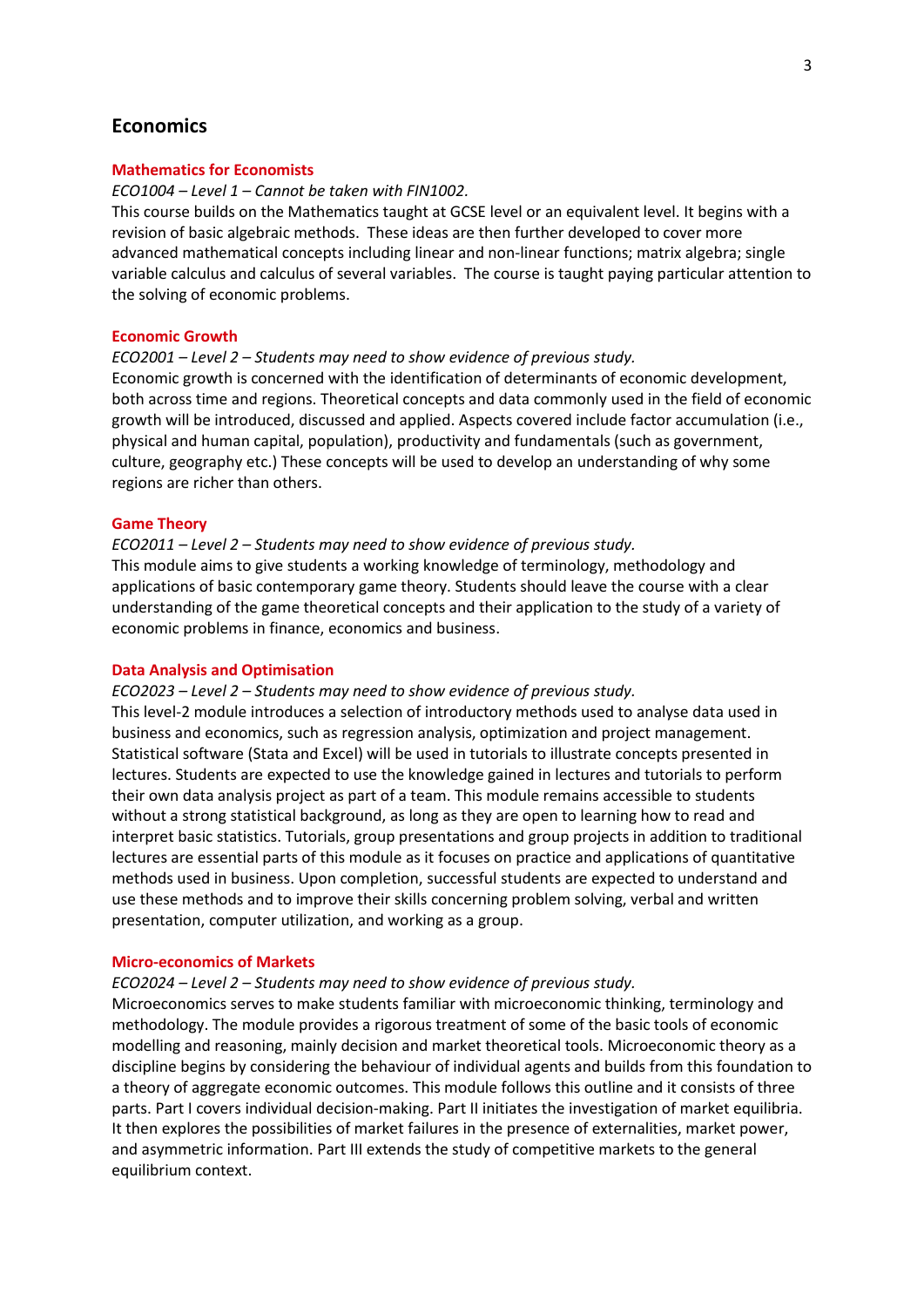#### **Applied Econometrics**

*ECO3015 – Level 3 – Students may need to show evidence of previous study.* The course provides a rigorous introduction to the statistical and econometric methods used in economic research. The course covers both the theoretical basis and the practical application of the various techniques commonly employed in empirical research. Students are required to use statistical software to apply these techniques to analyse real data.

## **Labour Economics**

*ECO3019 – Level 3 - Students may need to show evidence of previous study.*

For most of us the labour market is arguably the most important market that we ever participate in: it's where we spend a lot of our lifetime and is where most of the income that we spend on goods and services comes from. Labour economics helps us to understand this key market and our own place within it. Many social policy issues – poverty and inequality, unemployment, welfare benefits, education, migration – are also inextricably linked with the labour market. Labour economics helps us to gain a better understanding of these issues and the trade-offs faced by policy makers in trying to address them. The course is divided into 11 substantive topics as follows: an introduction to the labour market; labour supply; labour demand; compensating wage differentials; human capital; wage inequality; labour mobility; labour market discrimination; incentive pay; unions; unemployment.

#### **Economic History**

## *ECO3020 – Level 3 – Students may need to show evidence of previous study.*

This module covers various topics in the economic history of the world across the last 500 years. It is intended to complement other final year modules; accordingly it emphasises the application of microeconomic and macroeconomic theory to solve economics and social problems in their historical context. On completion, students should be able to consider how economic reasoning can be used to explain both major historical events and long-run historical processes. Applied economics which makes use economic history is also covered. Tutorials concentrate on the in-depth discussion of landmark papers, especially in the New Economic History tradition, and on country-specific material, especially on Britain and Ireland. Topics may include: Demographic Transition; Industrial Revolution; Financialization; Divergence and Convergence; Culture, Religion and Human Capital; Anthropometrics and Health; Famine and Migration; Capitalist versus Command Economies, Great Depression, Modern Consumerism.

## **International Economics**

#### *ECO3036 – Level 3 – School to confirm pre-requisites for study abroad students.*

International economics is a challenging and exciting sub-discipline of economics, which investigates the drivers and consequences of: (i) the international movement of goods and services; (ii) the international movement of money and capital; and (iii) the distributional consequences of these international transactions. This module will cover topics such as:

- Which are the most influential theories of international economics?
- What are empirically the most important drivers of international transactions?
- Who benefits from international trade and why?
- How can trade-induced inequalities be mitigated?

- What are nominal and real exchange rates? What are their determinants? How do they influence international transactions?

- What are the costs and benefits of different monetary systems, such as currency unions or fixed exchange rate systems?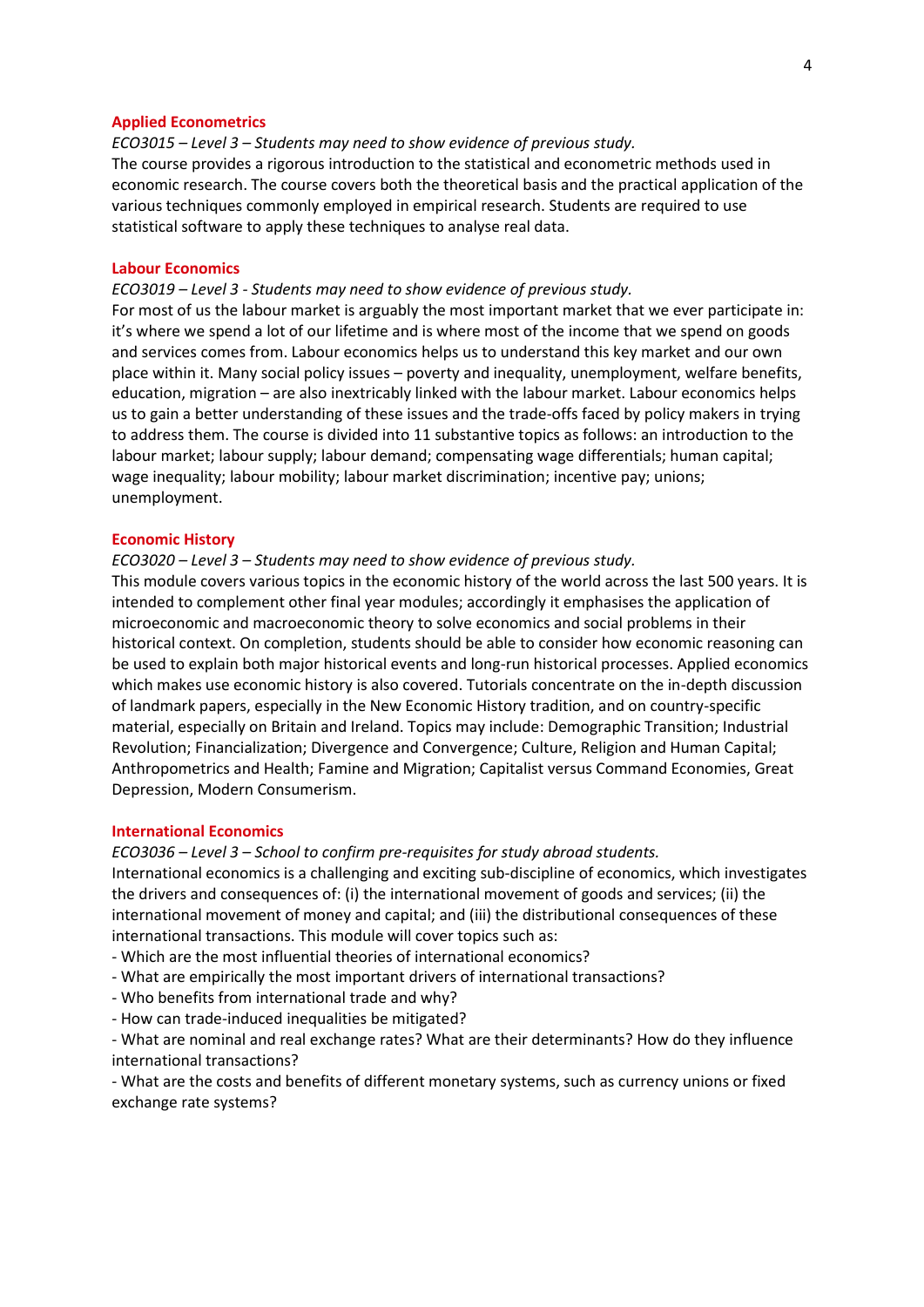# **Finance**

## **Mathematics for Finance**

*FIN1002 – Level 1 – Cannot be taken with ECO1004.* Asset Pricing – valuation of bonds and stocks. Calculus - differentiation; partial differentiation; integration. Matrices - basic matrix operations; matrix inversion; Cramer's rule.

## **Monetary Theory**

*FIN2014 – Level 2 – Students may need to show evidence of previous study.*

The functions of money and the evolution of money. The structure of the banking system and money markets. The evolution and functions of central banks. Deposit creation and the money supply. Determinants of the money supply. Tools of monetary policy. The demand for money. Money in the macro-economy. Transmission mechanisms of monetary policy. Money and inflation.

## **Excel and VBA**

*FIN2020 – Level 2 – Students may need to show evidence of previous study.* This module looks at how to manage advanced spreadsheets in Excel, and use the Visual Basic for Applications (VBA) programming language.

# **Futures and Options**

*FIN2022 – Level 2 – Students may need to show evidence of previous study.* Course content includes Derivatives Markets and Instruments, Forward contracts, Futures, Options, Risk Management. Students will be able to: - Describe a range of financial derivatives and their functions - Price future contracts - Use binomial and Black-Scholes option pricing models - Create payoff strategies using derivatives.

# **International Finance**

*FIN3015 – Level 3 – Students may need to show evidence of previous study.* Purchasing power parity; interest rate parity; open economy macroeconomics; models of exchange rate determination; balance of payments crises; debt crises; exchange rate arrangements; ERM/EMS; optimal currency areas.

## **Corporate Finance and Derivatives**

*FIN3023 – Level 3 – Students may need to show evidence of previous study.* Review of financial calculations; Derivation of cash flows from accounting statements; The Cost of Capital and Corporate Valuation Financial Statement Modelling; Introduction to Derivatives; the Binomial Option Pricing Model; The Black Scholes Model; the Greeks; Applications of derivatives in risk management.

## **Python for Finance**

*FIN3028 – Level 3 – Students may need to show evidence of previous study.*

- 1. Python programming fundamentals
- 2. Integrated development environments
- 3. Professional development practices
- 4. Financial data import/export
- 5. Data cleansing and wrangling
- 6. Model implementation and testing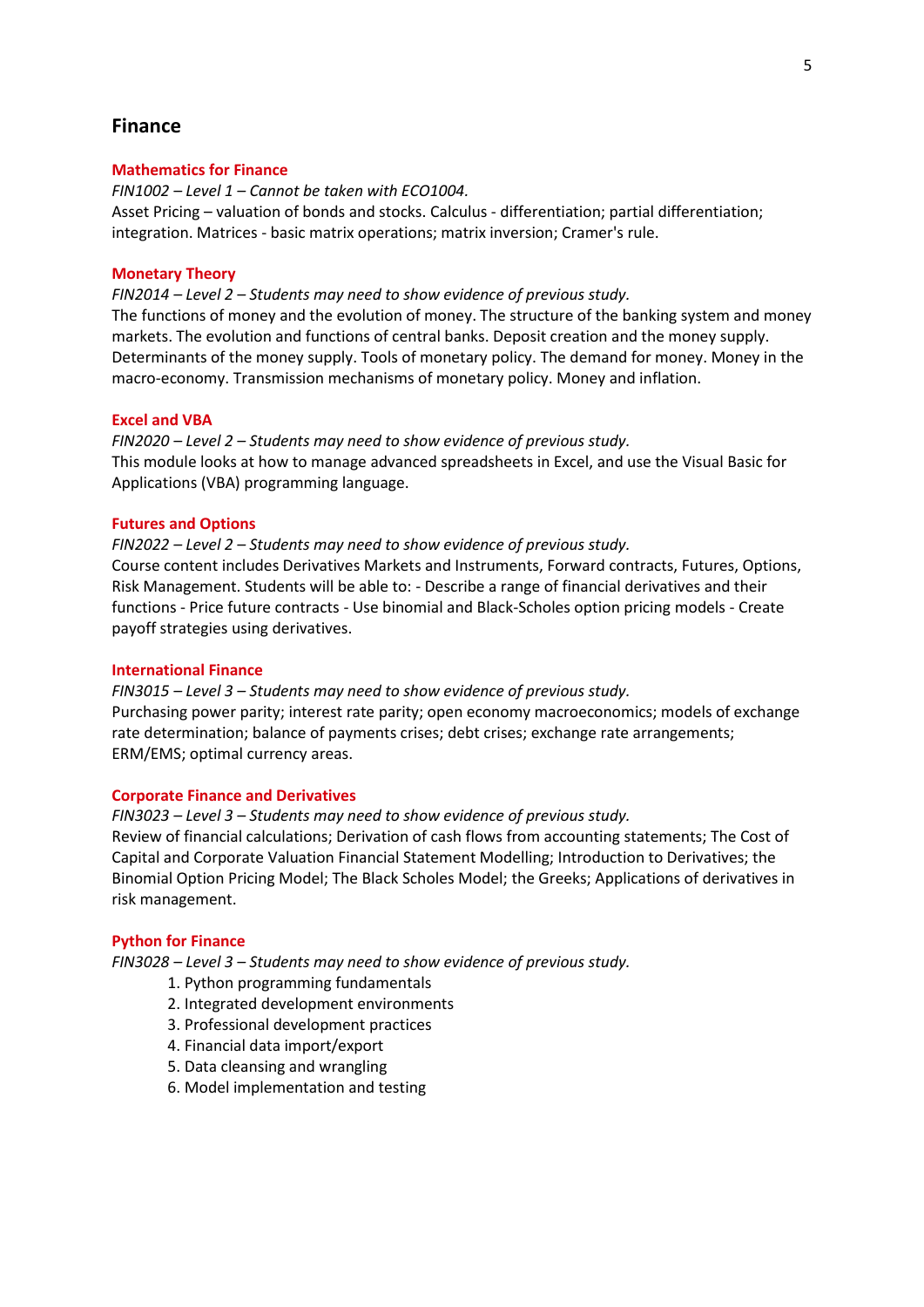# **Business Management**

## **History and Philosophy of Management**

## *MGT1006 – Level 1*

The study of management is an unfolding story of changing ideas about the nature of work, the nature of human beings, and the functioning of organisations' (Wren, 2005, pg. 3). Thus, this module examines the foundations of Management and Organisation Studies and introduces students to the application of this knowledge in management practice.

# **Organisational Behaviour**

# *MGT1009 – Level 1*

Organisations of one form or another play an important part of society and serve many important needs. They vary greatly in size, complexity and the activities they undertake. To achieve organisational goals people working in organisations have to be managed. The module explores three key areas. Firstly, the factors that influence individuals such as personality, attitudes, perception, motivation, learning, communication and job satisfaction. Secondly, the factors that influence the nature of groups and teams and the importance of leadership. Thirdly, the module explores the nature of organisations by analysing issues such as goals, structure, design, control, culture and development.

#### **Data and Statistics**

## *MGT2009 – Level 2 – Students may need to show evidence of previous study.*

The aim of this module is to develop students' knowledge and skills of business research methods which are essential for the business world as well as other modules within the degree programme. This module introduces secondary and primary research and the main qualitative and quantitative methods employed in management practice. In particular, students should acquire an understanding of the issues of data collection, measurement, sampling, analysis and presentation of results.

## **International Business**

#### *MGT2011 – Level 2 – Students may need to show evidence of previous study.*

The module provides a wide perspective on decision-making in international business, taking into account the cultural, economic, legal and political factors that make international business different from purely domestic activities.

## **Human Resource Management**

# *MGT2013 – Level 2 – Students may need to show evidence of previous study.*

This module explores a number of themes which include: managing human resources; trends in human resource management; providing equal employment opportunity and a safe workplace; recruiting human resources; selecting employees and placing them in appropriate jobs; training employees; managing employee performance and pay; providing employee benefits; collective bargaining and labour relations; managing human resources globally.

## **Business Ethics**

## *MGT3012 – Level 3 – Students may need to show evidence of previous study.*

This module on Business Ethics discusses and evaluates the ethical responsibilities of managers and organisations. It will explore themes/issues from multi-disciplinary and managerial perspectives and analyse tensions, conflicts, contradictions and dilemmas via case studies and class discussion. Topics that may be developed include: the role of ethical theories, the internal ethical environment (why and how do ethical dilemmas arise and how can they be resolved?); ethical issues with regard to employees (including whistleblowing, Codes of Ethics, corporate governance), ethics and consumers, ethics and social responsibility.